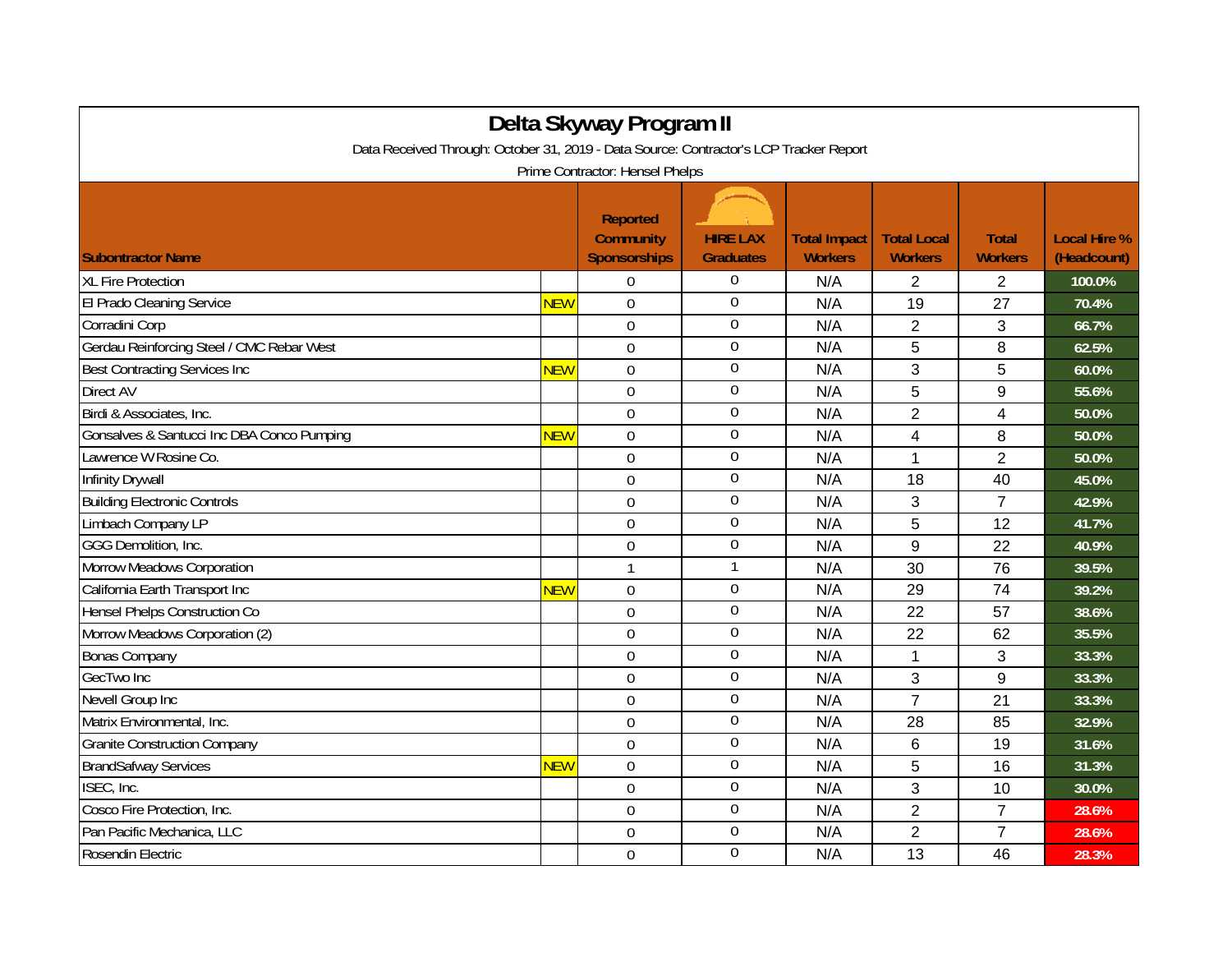| Delta Skyway Program II                                                                |            |                                                            |                                     |                                       |                                      |                                |                                    |  |
|----------------------------------------------------------------------------------------|------------|------------------------------------------------------------|-------------------------------------|---------------------------------------|--------------------------------------|--------------------------------|------------------------------------|--|
| Data Received Through: October 31, 2019 - Data Source: Contractor's LCP Tracker Report |            |                                                            |                                     |                                       |                                      |                                |                                    |  |
| Prime Contractor: Hensel Phelps                                                        |            |                                                            |                                     |                                       |                                      |                                |                                    |  |
| <b>Subontractor Name</b>                                                               |            | <b>Reported</b><br><b>Community</b><br><b>Sponsorships</b> | <b>HIRE LAX</b><br><b>Graduates</b> | <b>Total Impact</b><br><b>Workers</b> | <b>Total Local</b><br><b>Workers</b> | <b>Total</b><br><b>Workers</b> | <b>Local Hire %</b><br>(Headcount) |  |
| Murray Company                                                                         |            | $\Omega$                                                   | $\Omega$                            | N/A                                   | 25                                   | 99                             | 25.3%                              |  |
| Centerline Concrete Cutting                                                            |            | $\overline{0}$                                             | $\mathbf 0$                         | N/A                                   | $\mathbf 1$                          | 4                              | 25.0%                              |  |
| Zolnay Insulation Inc                                                                  |            | $\mathbf 0$                                                | $\mathbf 0$                         | N/A                                   | $\mathbf 1$                          | $\overline{\mathbf{4}}$        | 25.0%                              |  |
| Washington Iron Works                                                                  |            | $\overline{0}$                                             | $\boldsymbol{0}$                    | N/A                                   | 6                                    | 28                             | 21.4%                              |  |
| Concrete Coring Company                                                                |            | $\mathbf 0$                                                | $\overline{0}$                      | N/A                                   | $\mathbf 1$                          | 5                              | 20.0%                              |  |
| Performance Contracting Inc.                                                           |            | $\mathbf 0$                                                | $\boldsymbol{0}$                    | N/A                                   | 4                                    | 23                             | 17.4%                              |  |
| <b>Comet Electric</b>                                                                  |            | $\overline{0}$                                             | $\overline{0}$                      | N/A                                   | $\mathbf{1}$                         | 6                              | 16.7%                              |  |
| NorCal Pipeline Services, Inc.                                                         |            | $\overline{0}$                                             | $\overline{0}$                      | N/A                                   | $\mathbf{1}$                         | 6                              | 16.7%                              |  |
| Site Solution Services, Inc.                                                           |            | $\mathbf 0$                                                | $\overline{0}$                      | N/A                                   | $\mathbf{1}$                         | 6                              | 16.7%                              |  |
| <b>Environmental Construction Group</b>                                                |            | $\overline{0}$                                             | $\boldsymbol{0}$                    | N/A                                   | $\overline{2}$                       | 13                             | 15.4%                              |  |
| Condon Jonson & Associates, Inc.                                                       |            | $\overline{0}$                                             | $\mathbf 0$                         | N/A                                   | 3                                    | 22                             | 13.6%                              |  |
| <b>Shoring Engineers</b>                                                               |            | $\overline{0}$                                             | $\boldsymbol{0}$                    | N/A                                   | $\overline{2}$                       | 15                             | 13.3%                              |  |
| Xcel Mechanical System Inc.                                                            |            | $\overline{0}$                                             | $\boldsymbol{0}$                    | N/A                                   | $\mathbf{1}$                         | 10                             | 10.0%                              |  |
| <b>Badger Daylighting Corp</b>                                                         |            | $\boldsymbol{0}$                                           | $\boldsymbol{0}$                    | N/A                                   | $\overline{2}$                       | 27                             | 7.4%                               |  |
| Air Balance Co, Inc.                                                                   |            | $\mathbf 0$                                                | $\mathbf 0$                         | N/A                                   | $\mathbf 0$                          | $\mathbf 1$                    | 0.0%                               |  |
| <b>Brymax Construction Services</b>                                                    | <b>NEW</b> | $\mathbf 0$                                                | $\boldsymbol{0}$                    | N/A                                   | 0                                    | $\overline{7}$                 | 0.0%                               |  |
| C.A. Buchen Corp                                                                       |            | $\mathbf 0$                                                | $\overline{0}$                      | N/A                                   | $\mathbf 0$                          | 6                              | 0.0%                               |  |
| Climatec                                                                               |            | $\mathbf 0$                                                | $\boldsymbol{0}$                    | N/A                                   | $\mathbf 0$                          | 1                              | 0.0%                               |  |
| Connor Concrete Cutting and Coring                                                     |            | $\mathbf 0$                                                | $\mathbf 0$                         | N/A                                   | $\mathbf 0$                          | 6                              | 0.0%                               |  |
| <b>Exsell Sales Associates</b>                                                         |            | $\overline{0}$                                             | $\mathbf 0$                         | N/A                                   | $\mathbf 0$                          | $\overline{2}$                 | 0.0%                               |  |
| <b>Inspection Resources Co</b>                                                         | <b>NEW</b> | $\mathbf 0$                                                | $\boldsymbol{0}$                    | N/A                                   | 0                                    | $\overline{2}$                 | 0.0%                               |  |
| Lonestar West Services LLC                                                             |            | $\overline{0}$                                             | $\mathbf 0$                         | N/A                                   | $\overline{0}$                       | $\overline{1}$                 | 0.0%                               |  |
| Merli Concrete Pumping                                                                 |            | $\overline{0}$                                             | $\boldsymbol{0}$                    | N/A                                   | $\mathbf 0$                          | 1                              | 0.0%                               |  |
| Penhall Compancy (Sub to Concrete Coring)                                              | <b>NEW</b> | $\mathbf 0$                                                | $\boldsymbol{0}$                    | N/A                                   | $\mathbf 0$                          | 1                              | 0.0%                               |  |
| Premier Interior Dev., Inc.                                                            |            | $\overline{0}$                                             | $\overline{0}$                      | N/A                                   | $\mathbf 0$                          | 3                              | 0.0%                               |  |
| R.J. Lalonde Inc                                                                       |            | $\overline{0}$                                             | $\boldsymbol{0}$                    | N/A                                   | $\mathbf 0$                          | $\mathbf{1}$                   | 0.0%                               |  |
| RMA Group                                                                              |            | $\mathbf 0$                                                | $\overline{0}$                      | N/A                                   | 0                                    | 3                              | 0.0%                               |  |
| So-Cal Insulation                                                                      | <b>NEW</b> | $\mathbf 0$                                                | $\boldsymbol{0}$                    | N/A                                   | 0                                    | 1                              | 0.0%                               |  |